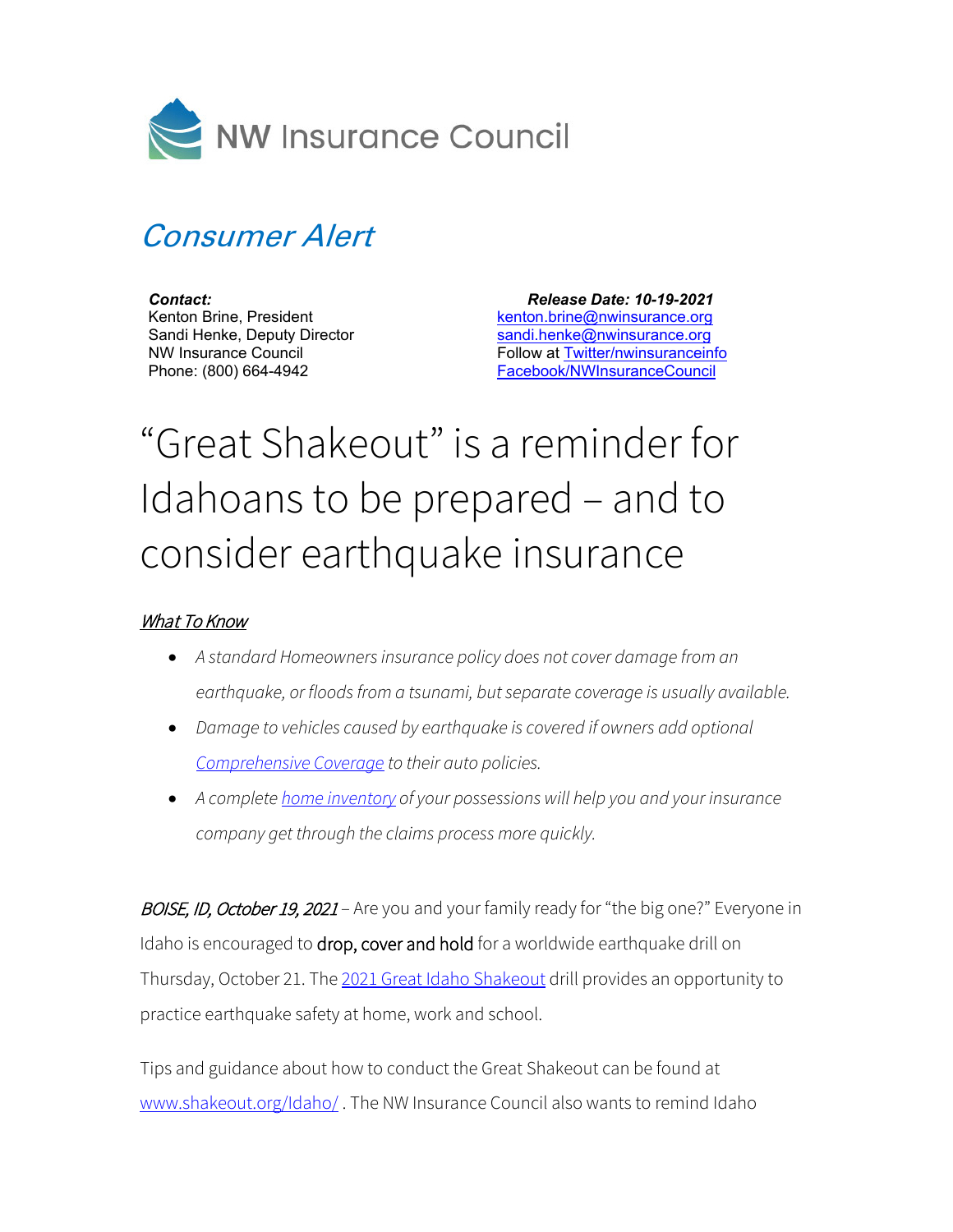residents to consider taking steps now – before disaster strikes - to help protect your home, family and business.

Knowing what to do during an earthquake is critical for personal safety. But it is also important to protect your family's financial future, which starts with knowing about Earthquake and Flood insurance.

[Earthquake](https://www.nwinsurance.org/earthquake) damage is not covered by most standard homeowners and business insurance policies, but is available either as a separate policy, as an endorsement to your Homeowners or Renters Insurance policy or through a specialty carrier.

Tsunami damage also is not covered under most standard Homeowners, Renters and [Business Owners](https://www.nwinsurance.org/business-insurance-basics) insurance policies, but is available with a **Flood Insurance policy** through the National Flood Insurance Program (NFIP) or from some private insurance companies. Check with your agent or insurance company for more details on how you can protect yourself against the devastating effects of an earthquake or tsunami.

The Northwest region has the second highest risk of earthquake in the United States. In March 2020, [a 6.5 magnitude earthquake](https://www.nwinsurance.org/asset/5e83f94de2cd1) shook the Boise area and could be felt across the region. Seismologists say a massive 8 or 9 magnitude earthquake could occur at any time along the Cascadia Subduction Zone that stretches south from Vancouver Island to Northern California.

"Seismologists tell us that Western Washington and Oregon are 'past due' for a major seismic event. And recent surveys suggest that only 10-20 percent of insured homeowners in our region also have earthquake insurance. That combination could spell disaster for Northwest home and small business owners," said Kenton Brine, NW Insurance Council president. "Planning ahead to survive a disaster could save the lives of you and your family, and having the right insurance will help your family or business recover more quickly if an earthquake or tsunami strikes. Now is the time to include a talk with your insurance company or agent in your emergency preparedness plan."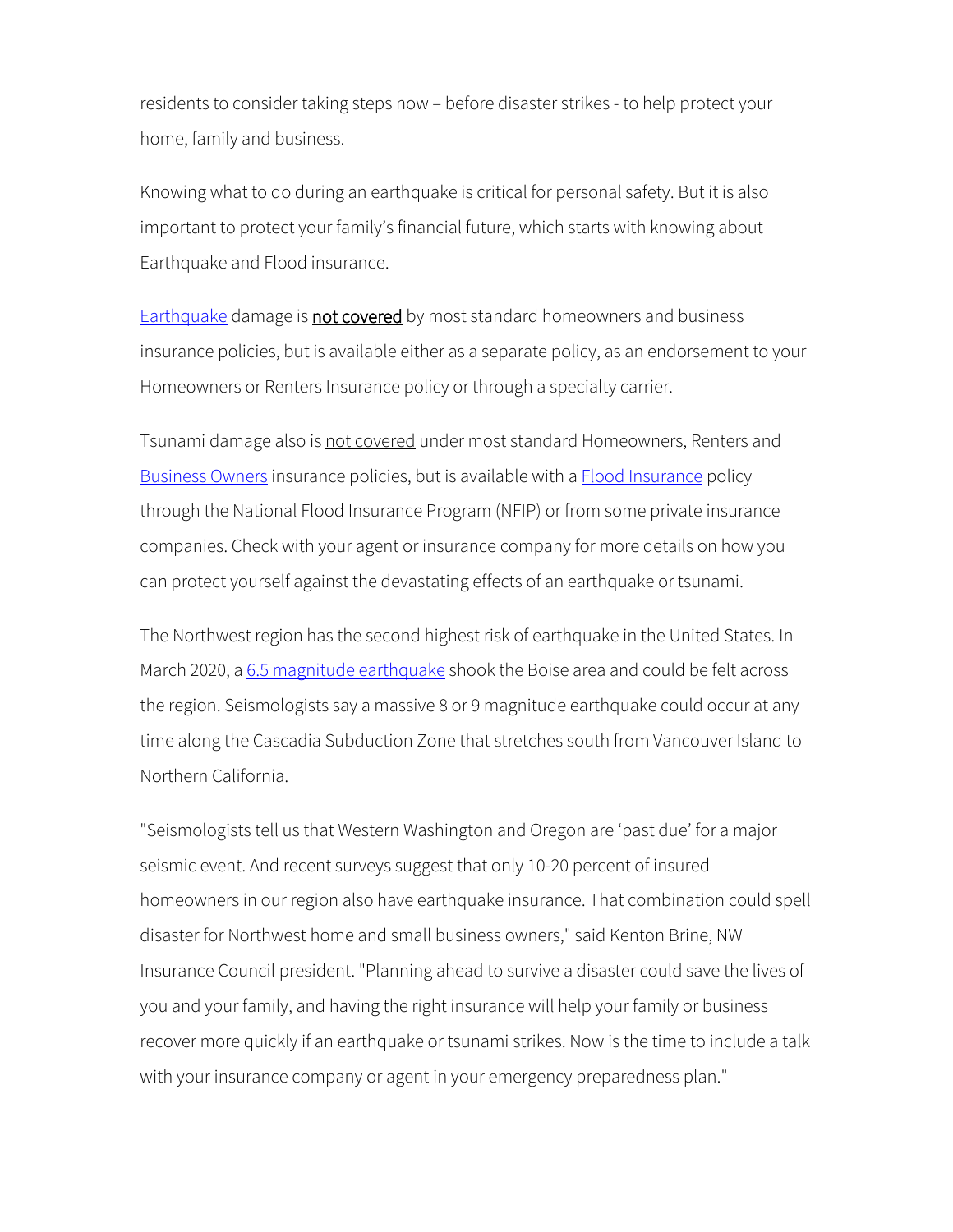NW Insurance Council offers the following earthquake and [disaster preparedness tips:](http://www.nwinsurance.org/cm_disa.htm)

- Consider Earthquake Insurance for your home and business. Check with your insurance company, agent or specialty carrier to find out about your coverage options.
- Damage to vehicles caused by earthquake is covered if owners add optional [Comprehensive Coverage](http://www.nwinsurance.org/in_autopolicy.htm) to their auto policies.
- When an earthquake strikes, remain indoors and use the internationally recognized protocol: "Drop to the ground, Cover by getting under a sturdy desk or table and Hold on until the shaking stops."
- If you are driving when an earthquake hits, drive slowly to the side of the road, stop and set the parking brake. Avoid overpasses, bridges, power lines and other hazards and stay inside your car.
- Disaster experts say do not run to another room to get under a desk or table if one isn't near you. Instead drop to the ground in an inside corner of the building and cover your head and neck with your hands and arms.
- Know where and how to shut off electricity, gas and water at main switches and valves following an earthquake. Check with your local utilities office for instructions.
- Be sure to have a flashlight and a battery-powered radio on hand in case power is cut off.
- Create a family evacuation plan and develop a family [emergency survival kit](http://www.nwinsurance.org/disaster/tips.php) that includes at least a three-day supply of drinking water and food you don't have to refrigerate or cook. (Emergency management experts say two weeks' worth of supplies is even better.) The kit should also contain first aid supplies, a weather